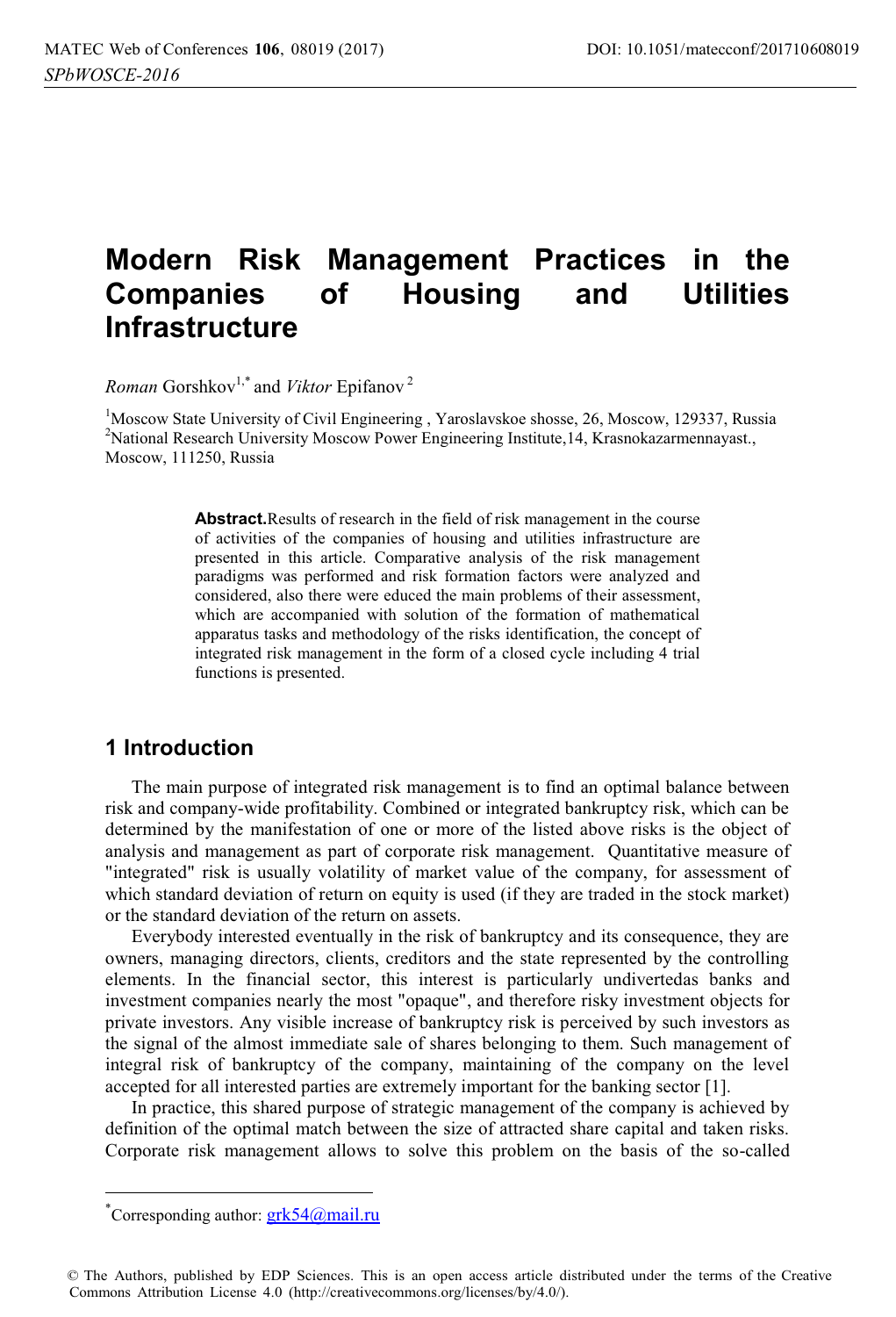"portfolio approach", which considers company as a set of interrelated business lines characterized by different ratios of expected profitability and risk. Respectively, for securing of the same level of susceptibility to risk for every department the size of the capital has to be defined, and on the basis of this definition must be calculated summed demand of the company for the capital, taking into account internal effects of diversification. Portfolio approach gives a possibility to apply proven models of diversification of the investment portfolio to allocate capital on activities with the purpose of achievement of the required company-wide ratio "profitability/risk» [2].

# **2 Methods**

The main principle underlying the complex risk assessment on the basis of unified and consistent approach in the decision-making process in three main spheres of the corporate management:

1. strategic planning (entrance and escaping of branch, expansion / reduction of presence in the market, individual share in investment projects etc.);

2. pricing of financial services and tools;

3. assessment of the results of the functional units heads and senior management of the company activities.

Successful implementation of the concept of integrated risk management is possible only with the interaction of three key components:

4. supervising;

5.methodological support;

6.information and analytical systems.

Basic functions of company-wide risk management can be visually presented in the form of the closed cycle "risk management wheel" (fig. 1.).



**Fig1.**Wheel of the risk management.

As appears from the picture, risk management of the company includes four main functions:

1. definition of the inclination to risk and choice of the "risk profile" (strategy) of the company according to the activity and geographic regions;

2. management of the risk profile at the level of individual activities;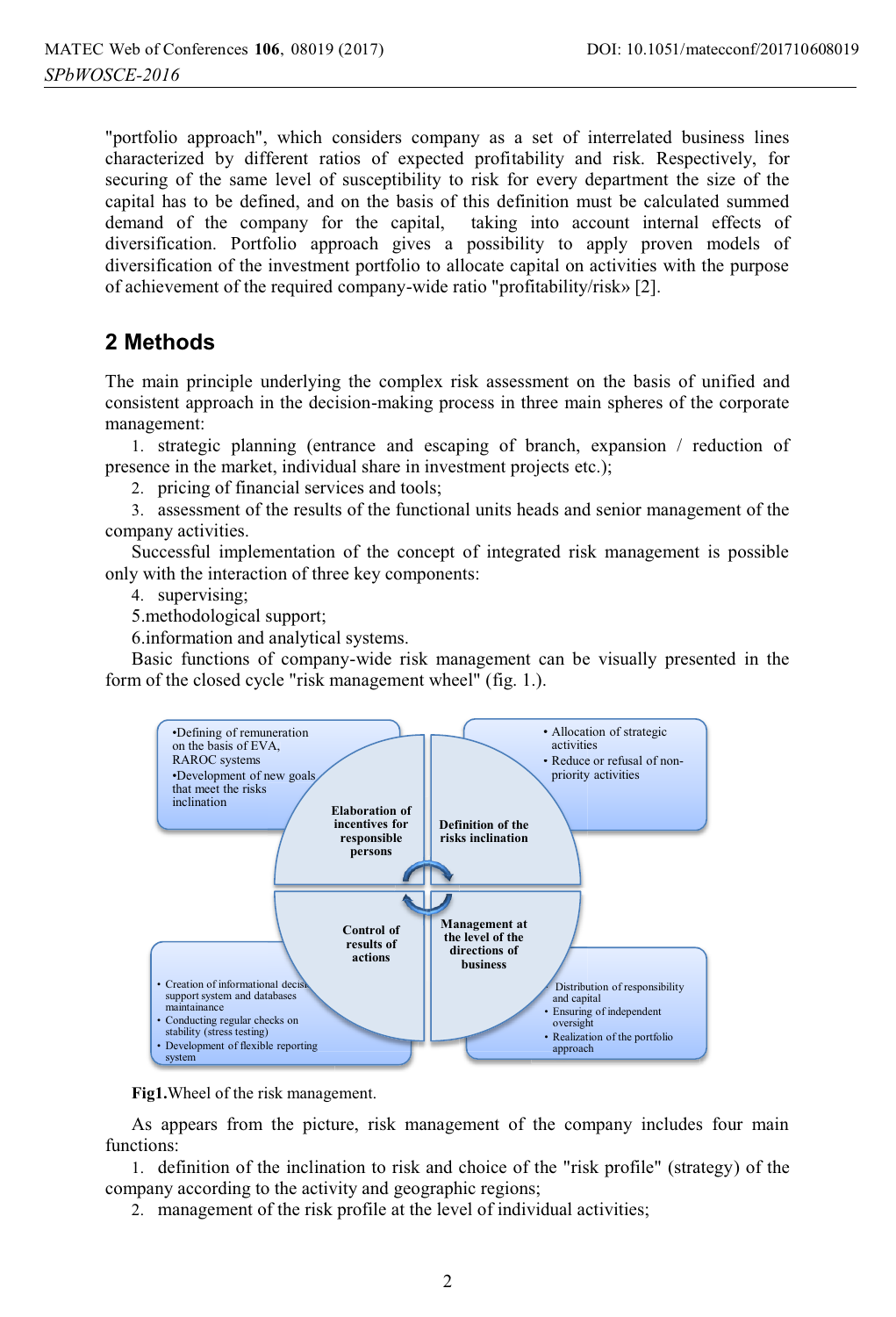3. creation of the information decision support system (SPPR) for senior and middle management, allowing to monitor progress of the activity and valuate its results;

4. implementation of the system of the performance measurement of the activity results of responsibilities, which could create effective incentives to refusal from unacceptable and non-profitable risk.

Risk management process begins with defining the relationship of the company to the risk, or, as it is often called, "propensity to risk (risk tolerance, risk appetite). In practice this notion has rather descriptive, qualitative, than quantitative sense and therefore it can be interpreted in different ways from the direct formulation in the form of the mission of the firm which expresses its attitude toward the risk in a quantitative way [3], to the listing of desirable and non-desirable spheres of activities in a comprehension of the concrete company.

So, all of the specialized financial intermediaries can be positioned by their criteria of propensity to risk in the relative axis, extreme positions of which are occupied by the most risky (i.e. hedge funds) and the most conservative institutions (pension and insurance funds) respectively. The characteristic of the regarded company as "inclined" to risk or "avoiding" risk depends on which of these two "poles" its objectively gravitated by the property of the performed operations [4].

| <b>Basic</b><br>principles of<br>management | Existing paradigm              | Necessary paradigm                                   |
|---------------------------------------------|--------------------------------|------------------------------------------------------|
|                                             | Fragmented risk                | Integrated risk management, risk management of       |
|                                             | management                     | the company                                          |
| Consistency                                 | Management entity              | Management entity control subsystem. Risk            |
|                                             | separate independent           | management should be coordinated and                 |
|                                             | structural subdivisions of     | implemented by the senior management and to be       |
|                                             | companies                      | performed by experts and managers within the         |
|                                             | Subject to management          | functional duties                                    |
|                                             | separated private risks in     | Subject to management system of private and          |
|                                             | line with functional units     | integral risks                                       |
|                                             | Occasional management          | Ongoing management                                   |
| Continuity                                  | Risk management is             | Risk management should be a continuous and           |
|                                             | performed as and when          | implemented at all levels of management, should      |
|                                             | necessary when managers        | be objective and not depend on the wishes of         |
|                                             | consider it necessary          | managers                                             |
|                                             | Limited risk-management        | Advanced, complex risk management                    |
| Complexity                                  | Risk management affects        | Assessment and management of external and            |
|                                             | individual risks, first of all | internal risks inclusive of revealed interrelations, |
|                                             | insured, investment and        | interdependence of personal (native) and             |
|                                             | separate financial risks       | integrated risks, synergy of the risks               |
| Motivation                                  | Purposeless (partially         | Stable management                                    |
|                                             | targeted) management           | Clear definition of the objectives of the risk       |
|                                             | Risk management is             | management, interdependent with the definition       |
|                                             | performed without setting      | of the company goal-setting                          |
|                                             | of clear objectives, the risk  | Risk management strategy must become a               |
|                                             | management strategy is         | component of the strategy of the company             |
|                                             | absent                         |                                                      |

**Table 1.** Comparative analysis of the risk management paradigms

Requirement for effective risk management of the company is the estimation or measurement of risks, at that the crucial component of functioning is accurate assessment of the level of risk. The issue of risk assessment involves two following tasks [5]: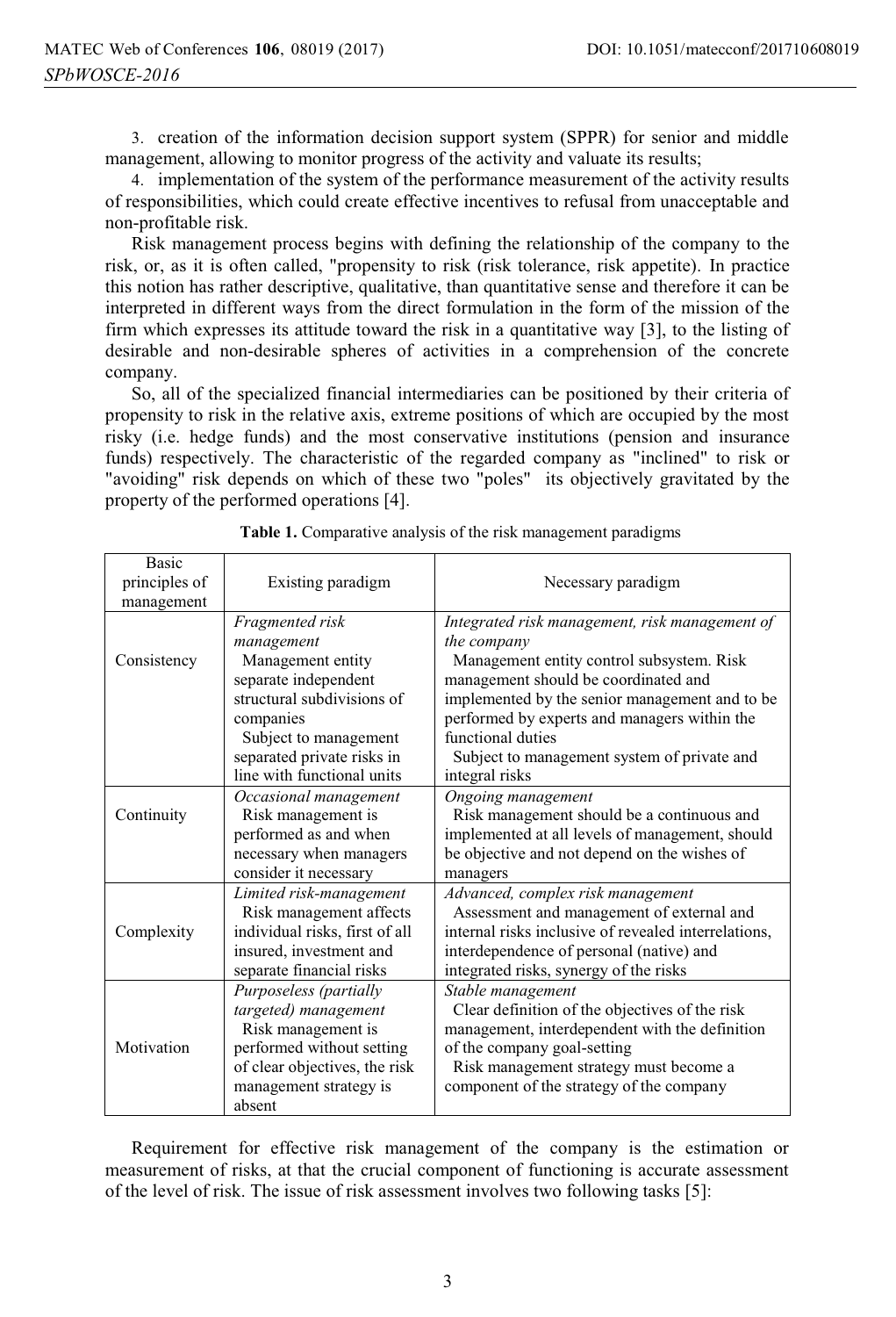1) development of methodological bases of risk evaluation based on the proposed definition of risks and formulated basic principles according to which the risk assessment should be both invariant and variant and, from the assessment position, risk should be interesting not so much by itself, but by its impact on the financial results of the activity of the company;

2) formation of the mathematical apparatus of risk assessment, including:

- tools on application of methods and models of risks assessment, which designed as tables of applicability of methods of assessment of risks with consideration of the characteristics of different types of native and integral risks;

- tools of qualitative and quantitative risk assessment, monitoring and the establishment of borders and areas of the acceptability of risks in the capacity of which there were developed a matrix of qualitative assessment of risk level and ranges of quantitative values of the risks characteristics and a card of the risk tolerance;

- selection and application of computer models and software products, which are used for assessment and decision-making on risk management. Risk management methodology is presented on the fig. 2 [6].

#### **3 Results**

Decision maker can analyze uncertainty associated with each of the elements of the system at the time of the economic risk analysis by separating treated system or economic process on the subsystem using mathematical methods, models and techniques, expertise and professional experience, computing. Degree of dependence between risk and components of this object can be considered. Cumulative impact of the risks subsystems on the process can be evaluated.



**Fig. 2.** Risk management methodology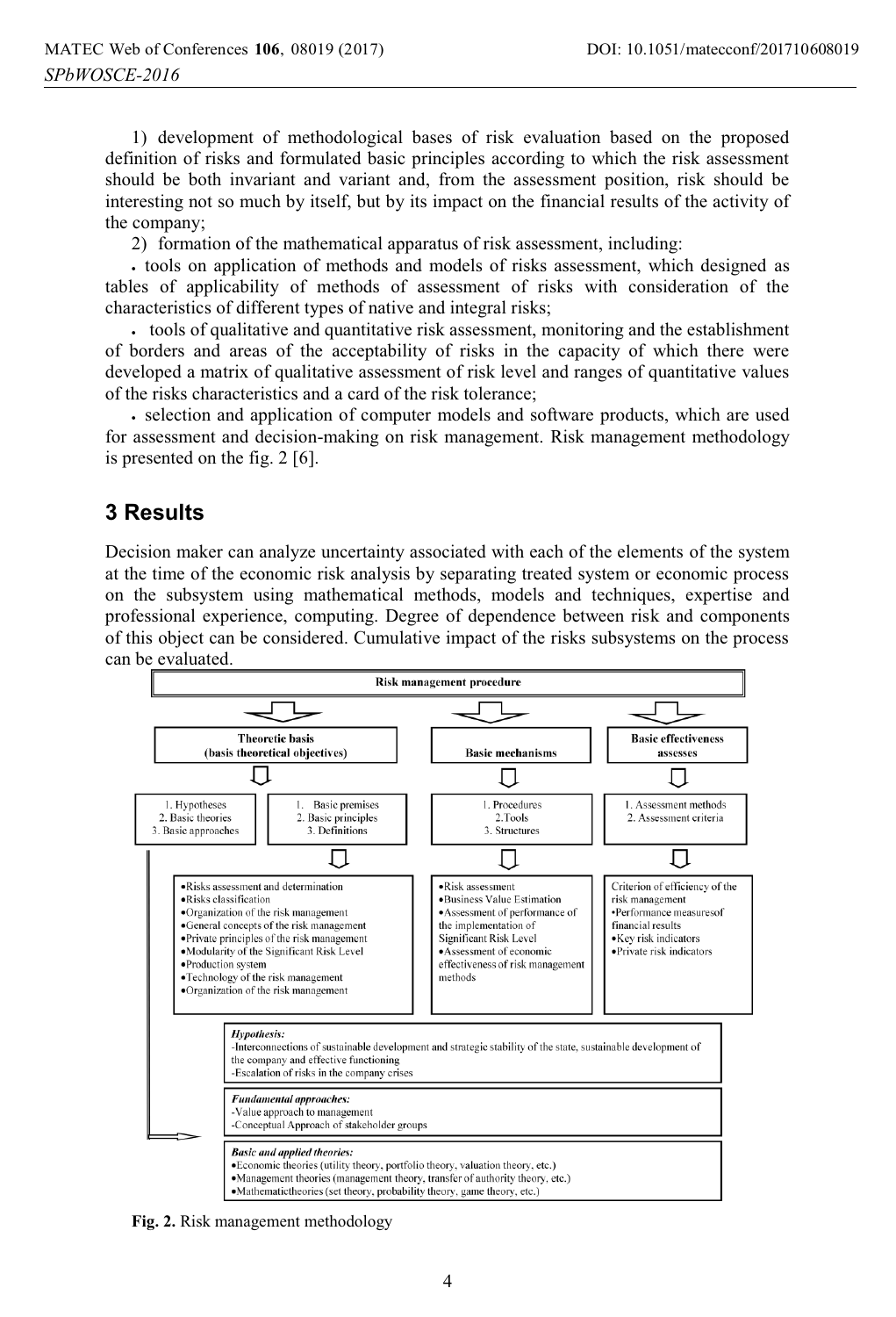As a result of the risk analysis realization, a picture of possible risk events, the probability of their occurrence and consequences is produced. Strategy of management of risk and on this basis, the basis of the measures of prevention and decrease of risk is developed after comparison of the received values of risks with maximum-permissible [7].

Decision on degree of sufficiency of the planned measures must be accepted after selection of particular set of measures for elimination and minimization of risk. Realization of the project performs in case of sufficiency (taking the remainder of the risk), otherwise it is advisable to abandon the project (and avoid the risk).

The main values of economic risk assessment associated with winning or losing, the loss or profit as a result of economic or entrepreneurial activity. It is possible to assume that the theoretical way of economic assessment of risk is based on two parameters: the amount and probability of possible losses, and that means necessity of definition of the quantity of both characteristics after which risks become comparable against each other [8].

## **4 Discussions**

The role of the quantitative assessment of economic risk increases significantly when there is a choice of alternate decisions of the optimal solution providing the greatest probability of the best result at the least expenses and losses according to problems of minimization and risk programming. Here it is necessary to identify, quantify, evaluate and compare elements of the considered economic processes, identify and define interconnections, trends, patterns, which describe them in the system of economic indicators, which is unthinkable without usage of statistical and mathematical methods and models in the economic analysis.

Economic-mathematical methods application allows to perform qualitative and quantitative analysis of economic events, to give the quantitative assessment of value of risk and market uncertainty and to choose the most efficient (optimal) decision. Mathematical methods and models allow to imitate different business situations and assess the consequences at the decision making, dispensewith expensive experiments.

Methods of economic-mathematical analysis, as a regulator of economic activity in the unity of internal and external uncertainties, providing the choice of optimal solutions, allow to analyze, measure and mathematically assess, measure the value and probabilities of minimization and programming of the risk with purpose of the best risk management on the basis of improved efficiency and quality of economic activity, uncertainty reduction. Risk category is probabilistic, so in the process of uncertainty assessing and quantifying risk characterization, the probabilistic calculations are used.

# **5 Conclusion**

Quantitative assessment of probability of approach of separate risks and what they can do allows the decision-maker to allocate the most probable on emergence and influential in size risks which will be the objects for the further analysis for the decision making on expediency of implementation of the project. Assessment of the probability also helps to understand the capabilities of selective research and forecast of future actions. Applicable to the economic issues statistical methods are reduced to the systematization, processing and use of statistical data for scientific and practical conclusions. Method of the research based on the consideration of statistical data about one or another collection of objects, called statistics.

Methods of decision making in the conditions of risk are also developed and settled within the theory of statistical decisions. As already pointed out, essence of statistical